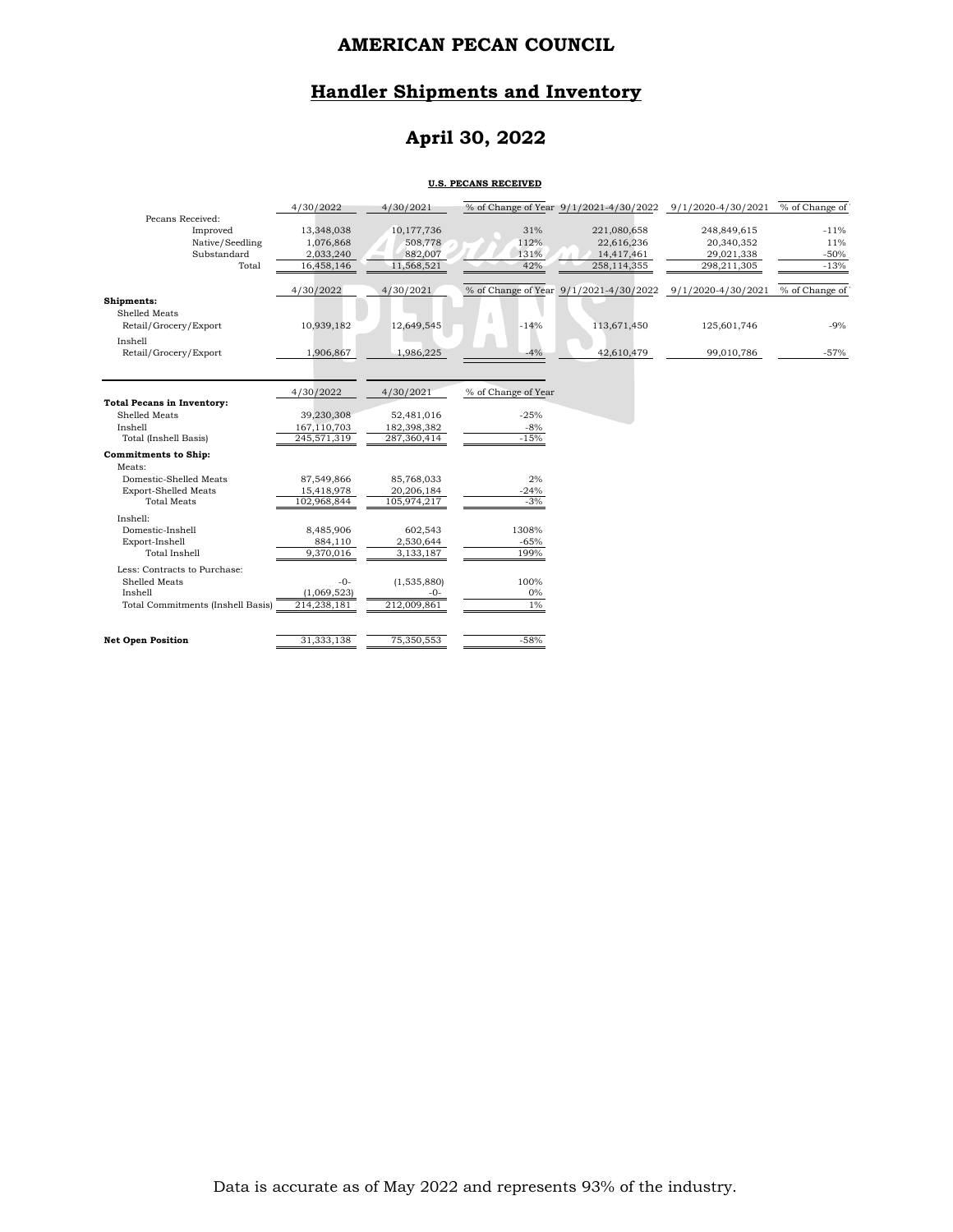### **Mexico Exports and Foreign Purchases**

# **April 30, 2022**

#### **INSHELL PECANS EXPORTED TO MEXICO FOR SHELLING AND RETURNED TO**

|                                                            | <b>U.S. AS SHELLED MEATS</b> |           |                      |                      |                             |
|------------------------------------------------------------|------------------------------|-----------|----------------------|----------------------|-----------------------------|
|                                                            | 4/30/2022                    | 4/30/2021 | 9/1/2021-4/30/22     | $9/1/2020 - 4/30/21$ | % of Change of Year to Date |
| Inshell Exported for Shelling:<br>Mexico                   | 3,462,061                    | 1,475,213 | 11,838,626           | 5,099,737            | 132%                        |
| Total Inshell Exported for Shelling                        |                              |           |                      |                      |                             |
| Shelled Meats - Produced in U.S. Inshell Returned to U.S.: |                              |           |                      |                      |                             |
| Mexico                                                     | 1,098,686                    | 369,360   | 4,420,505            | 4,678,255            | $-6%$                       |
| PECANS PURCHASED OUTSIDE THE U.S. BY U.S. HANDLERS         |                              |           |                      |                      |                             |
|                                                            | 4/30/2022                    | 4/30/2021 | $9/1/2021 - 4/30/22$ | 9/1/2020-4/30/21     | % of Change of Year         |
| Shelled Meats:<br>Country of Origin:                       |                              |           |                      |                      |                             |
| Australia                                                  | $-0-$                        | $-0-$     |                      | 248,611              | $0\%$                       |
| Mexico                                                     | 699,193                      | 497,207   | 5,314,290            | 38, 383, 122         | $-86%$                      |
| <b>Total Shelled Meats</b>                                 | 699,193                      | 497,207   | 5,314,290            | 38,631,733           | $-86%$                      |
| Inshell:                                                   |                              |           |                      |                      |                             |
| Country of Origin:                                         |                              |           |                      |                      |                             |
| Argentina                                                  | $-0-$                        | $-0-$     | $-0-$                | 44,100               | $-100%$                     |
| Mexico                                                     | 314,380                      | 1,771,315 | 16,842,908           | 27,471,615           | $-39%$                      |
| Total Inshell                                              | 314,380                      | 1,771,315 | 16,842,908           | 27,515,715           | $-39%$                      |
| Total (Inshell Basis)                                      |                              |           |                      |                      |                             |
| Argentina                                                  | $-0-$                        | $-0-$     | $-0-$                | 44,100               | $-100%$                     |
| Australia                                                  | $-0-$                        | $-0-$     | $-0-$                | 497,222              | 0%                          |
| Mexico                                                     | 1,712,766                    | 2,765,729 | 27,471,488           | 104,237,859          | $-74%$                      |
| Total (Inshell Basis)                                      | 1,712,766                    | 2,765,729 | 27,471,488           | 104,779,181          | $-74%$                      |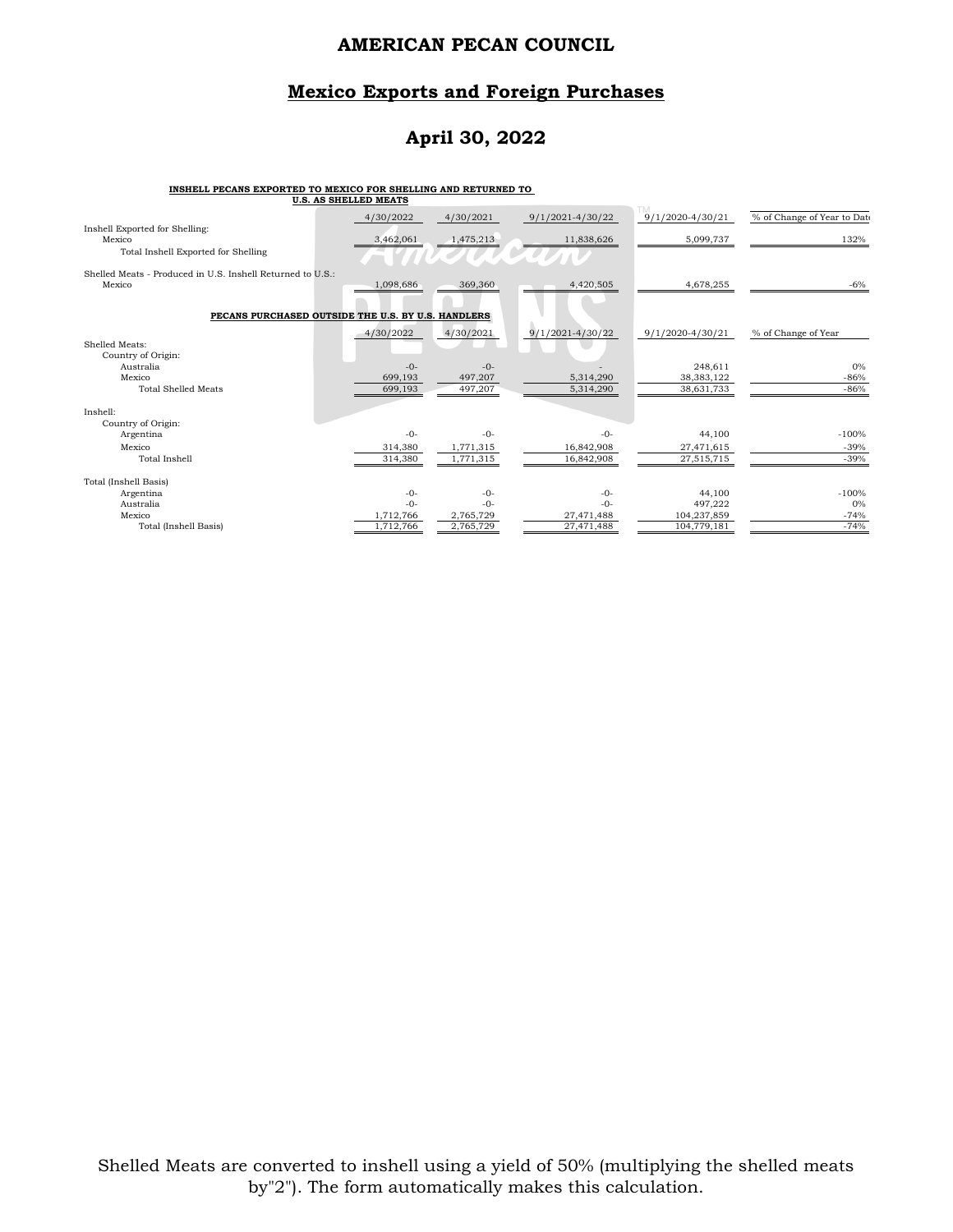TM



**April 30, 2022**

|             | World Region        |           |                    |                         |                    |           |                       |           |           |                    |                    |
|-------------|---------------------|-----------|--------------------|-------------------------|--------------------|-----------|-----------------------|-----------|-----------|--------------------|--------------------|
|             | Destination         | Shelled   |                    | Inshell<br>Sub-Standard |                    |           | Total (Inshell Basis) |           |           |                    |                    |
|             |                     | 4/30/2022 | $9/1/21 - 4/30/22$ | 4/30/2022               | $9/1/21 - 4/30/22$ | 4/30/2022 | $9/1/21 - 4/30/22$    | 4/30/2022 | 4/30/2021 | $9/1/21 - 4/30/22$ | $9/1/20 - 4/30/21$ |
|             |                     |           |                    |                         |                    |           |                       |           |           |                    |                    |
| Africa      |                     |           |                    |                         |                    |           |                       |           |           |                    |                    |
| Algeria     |                     | $-0-$     | -0-                | $-0-$                   | $-0-$              | $-0-$     | $-0-$                 | $-0-$     | $-0-$     | $-0-$              |                    |
| Egypt       |                     | $-0-$     | -0-                | $-0-$                   | $-0-$              | $-0-$     | $-0-$                 | $-0-$     | $-0-$     | $-0-$              | 48,000             |
| Morocco     |                     | -0-       | $-0$               | $-()$ -                 | $-()$ -            | $-0-$     | $-0-$                 | $-0-$     | -0-       | $-0-$              | 45,629             |
|             | <b>Total Africa</b> | $-0-$     | $-0-$              | $-0-$                   | $-0-$              | $-0-$     | $-0-$                 | $-0-$     | -0-       | $-0-$              | 93,629             |
|             |                     |           |                    |                         |                    |           |                       |           |           |                    |                    |
| Asia        |                     |           |                    |                         |                    |           |                       |           |           |                    |                    |
| China       |                     | 21,900    | 156,300            | $-0-$                   | 10,606,827         | $-0-$     | $-0-$                 | 43,800    | 1,290,806 | 10,919,427         | 34,795,287         |
| Hong Kong   |                     | $-0-$     | 73,770             | $-0-$                   | $-0-$              | $-0-$     | $-0-$                 | $-0-$     | $-0-$     | 147,540            | 465,719            |
| India       |                     | 35,280    | 72,540             | -0-                     | $-0-$              | $-0-$     | $-0-$                 | 70,560    | 18,000    | 145,080            | 125,520            |
| Japan       |                     | 45,840    | 474,480            | -0-                     | $-0-$              | $-0-$     | $-0-$                 | 91,680    | 213,000   | 948,960            | 645,420            |
| Kuwait      |                     | 24,000    | 98,700             | $-0-$                   | $-0-$              | $-0-$     | $-0-$                 | 48,000    | $-0-$     | 197,400            | 124,080            |
| Malaysia    |                     | $-0-$     | 45,000             | $-0-$                   | $-0-$              | $-0-$     | $-0-$                 | $-0-$     | $-0-$     | 90,000             | 84,000             |
| Philippines |                     | -0-       | 3,360              | $-0-$                   | $-0-$              | $-0-$     | $-0-$                 | $-0-$     | $-0-$     | 6,720              | 6,720              |
| Qatar       |                     | -0-       | $-0-$              | $-0-$                   | $-0-$              | $-0-$     | $-0-$                 | $-0-$     | $-0-$     | $-0-$              | 74,400             |
| Singapore   |                     | $-0-$     | 110,040            | -0-                     | $-0-$              | $-0-$     | $-0-$                 | $-0-$     | 48,000    | 220,080            | 87,000             |
| South Korea |                     | 169,500   | 1,243,350          | $-0-$                   | $-0-$              | $-0-$     | $-0-$                 | 339,000   | $-0-$     | 2,486,700          | 3,078,000          |
| Thailand    |                     | $-0-$     | 115,200            | $-0-$                   | $-0-$              | $-0-$     | $-0-$                 | $-0-$     | 129,000   | 230,400            | 230,400            |
| Taiwan      |                     | $-0-$     | 262,500            | $-0-$                   | $-0-$              | $-0-$     | $-0-$                 | $-0-$     | 45,600    | 525,000            | 458,612            |
| Vietnam     |                     | $-0-$     | 165,000            | $-0-$                   | -0-                | $-0-$     | $-0-$                 | $-0-$     | $-0-$     | 330,000            | 414,000            |
|             | Total Asia          | 296,520   | 2,820,240          | $-0-$                   | 10,606,827         | $-0-$     | $-0-$                 | 593,040   | 1,744,406 | 16,247,307         | 40,589,158         |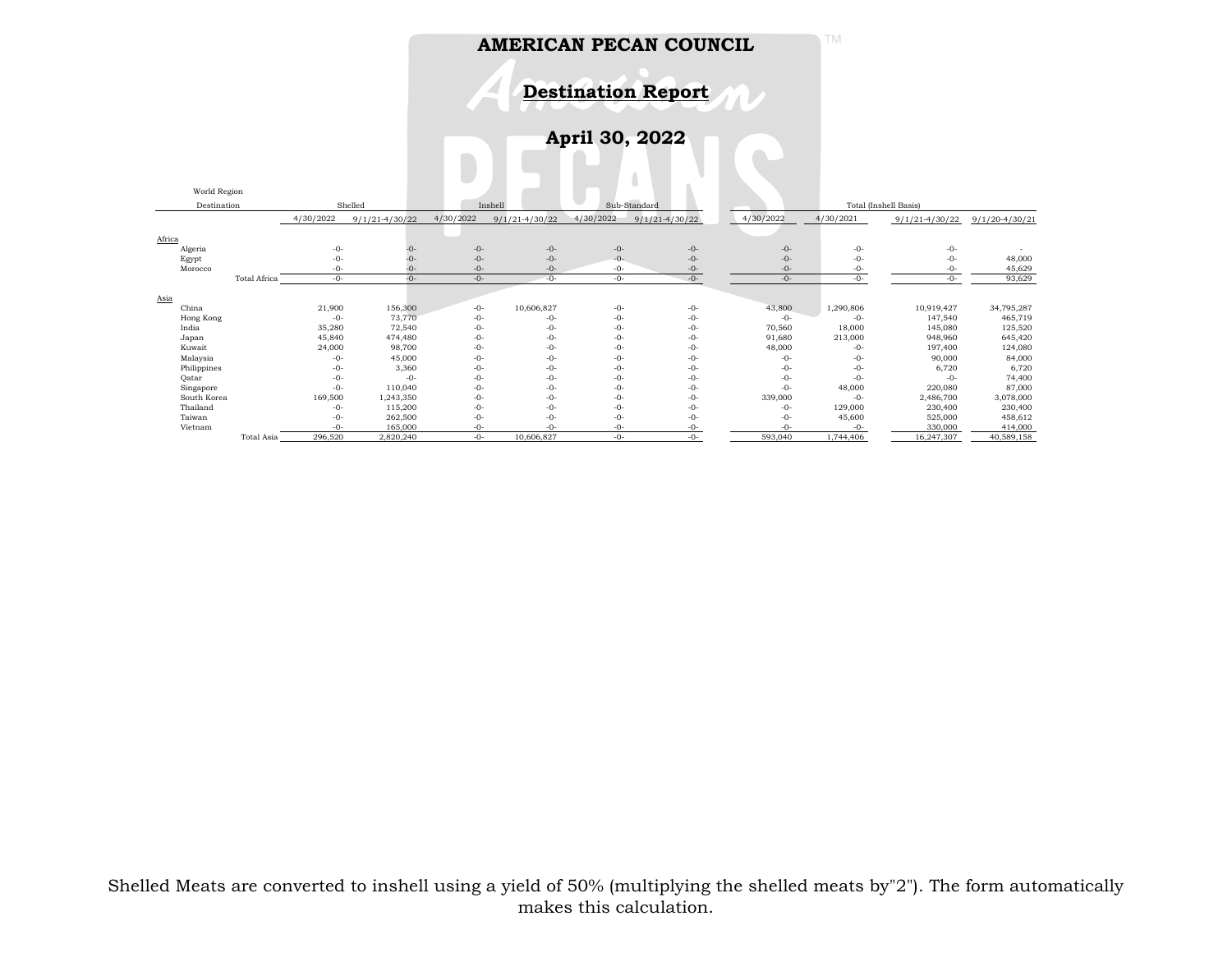**Destination Report**

TM

 $\mathbf{r}$ 

**April 30, 2022**

| World Region        |           |                    |           |                         |           |                    |           |                       |                       |                    |  |  |
|---------------------|-----------|--------------------|-----------|-------------------------|-----------|--------------------|-----------|-----------------------|-----------------------|--------------------|--|--|
| Destination         |           | Shelled            |           | Sub-Standard<br>Inshell |           |                    |           | Total (Inshell Basis) |                       |                    |  |  |
| World Region        |           |                    |           |                         |           |                    |           |                       |                       |                    |  |  |
| Destination         |           | Shelled            | Inshell   |                         |           | Sub-Standard       |           |                       | Total (Inshell Basis) |                    |  |  |
|                     | 4/30/2022 | $9/1/21 - 4/30/22$ | 4/30/2022 | $9/1/21 - 4/30/22$      | 4/30/2022 | $9/1/21 - 4/30/22$ | 4/30/2022 | 4/30/2021             | $9/1/21 - 4/30/22$    | $9/1/20 - 4/30/21$ |  |  |
| Australia/Oceania   |           |                    |           |                         |           |                    |           |                       |                       |                    |  |  |
| Australia           | $-0-$     | 5.040              | $-0-$     | $-0-$                   | $-0-$     | $-0-$              | $-0-$     | $-0-$                 | 10.080                | 4,200              |  |  |
| Total Australia     | $-()$ -   | 5.040              | $-0-$     | $-()$ -                 | $-0-$     | $-0-$              | $-0-$     | $-0-$                 | 10,080                | 4,200              |  |  |
|                     |           |                    |           |                         |           |                    |           |                       |                       |                    |  |  |
| Europe              |           |                    |           |                         |           |                    |           |                       |                       |                    |  |  |
| Austria             | 24,000    | 48,000             | $-0-$     | $-0-$                   | $-0-$     | $-0-$              | 48,000    | 48,000                | 96,000                | 96,000             |  |  |
| Belgium             | 28,740    | 210,540            | $-0-$     | $-0-$                   | $-0-$     | $-0-$              | 57,480    | 177,000               | 421,080               | 493,800            |  |  |
| Czech Republic      | 42,000    | 90,000             | $-0-$     | $-0-$                   | -0-       | $-0-$              | 84,000    | 84,000                | 180,000               | 224,820            |  |  |
| Denmark             | 5,040     | 196,020            | $-0-$     | $-0-$                   | -0-       | $-0-$              | 10,080    | 102,000               | 392,040               | 453,240            |  |  |
| France              | 183,000   | 994,920            | $-0-$     | $-0-$                   | -0-       | $-0-$              | 366,000   | 492,960               | 1,989,840             | 2,476,260          |  |  |
| Germany             | 490,560   | 2,377,530          | $-0-$     | $-0-$                   | -0-       | $-0-$              | 981,120   | 1,392,300             | 4,755,060             | 5,297,700          |  |  |
| Greece              | $-0-$     | 27,600             | $-0-$     | $-0-$                   | -0-       | $-0-$              | $-0-$     | 48,000                | 55,200                | 441,780            |  |  |
| Ireland             | $-0-$     | 48,960             | $-0-$     | $-0-$                   | $-0-$     | $-0-$              | $-0-$     | $-0-$                 | 97,920                | 103,380            |  |  |
| Italy               | $-0-$     | 252,000            | $-0-$     | $-0-$                   | -0-       | $-0-$              | $-0-$     | 92,100                | 504,000               | 503,100            |  |  |
| Latvia              | $-0-$     | 1,500              | $-0-$     | $-()$ -                 | $-0-$     | $-0-$              | $-0-$     | $-0-$                 | 3,000                 | 44,400             |  |  |
| Lithuania           | 42,000    | 336,000            | $-0-$     | $-0-$                   | -0-       | $-0-$              | 84,000    | 84,000                | 672,000               | 672,000            |  |  |
| Netherlands         | 398,130   | 2,517,840          | $-0-$     | $-0-$                   | $-0-$     | $-0-$              | 796,260   | 986,520               | 5,035,680             | 6,219,000          |  |  |
| Norway              | $-0-$     | 40,800             | $-0-$     | $-0-$                   | -0-       | $-0-$              | $-0-$     | $-0-$                 | 81,600                | 45,600             |  |  |
| Poland              | 4,470     | 50,070             | $-0-$     | $-0-$                   | -0-       | $-0-$              | 8,940     | 99,000                | 100,140               | 99,000             |  |  |
| Portugal            | $-0-$     | $-0-$              | $-0-$     | $-0-$                   | $-0-$     | $-0-$              | $-0-$     | $-0-$                 | -0-                   |                    |  |  |
| Russia              | $-0-$     | $-0-$              | $-0-$     | $-0-$                   | -0-       | $-0-$              | $-0-$     | $-0-$                 | $-0-$                 |                    |  |  |
| Slovenia            | $-0-$     | 33,600             | $-0-$     | $-0-$                   | -0-       | $-0-$              | $-0-$     | $-0-$                 | 67,200                | 22,200             |  |  |
| Spain               | 24,000    | 540,990            | $-0-$     | $-0-$                   | $-0-$     | $-0-$              | 48,000    | 174,600               | 1,081,980             | 894,060            |  |  |
| Sweden              | 27,720    | 314,070            | $-0-$     | $-0-$                   | $-0-$     | $-0-$              | 55,440    | 13,800                | 628,140               | 463,080            |  |  |
| Switzerland         | 80,850    | 282,540            | $-0-$     | $-0-$                   | -0-       | $-0-$              | 161,700   | 81,000                | 565,080               | 794,640            |  |  |
| United Kingdom      | 345.990   | 2,323,980          | $-0-$     | $-0-$                   | -0-       | $-0-$              | 691.980   | 499,980               | 4.647.960             | 5,686,380          |  |  |
| <b>Total Europe</b> | 1.696.500 | 10.686.960         | $-()$ -   | $-()$ -                 | $-0-$     | $-0-$              | 3.393.000 | 4,375,260             | 21,373,920            | 25,030,440         |  |  |